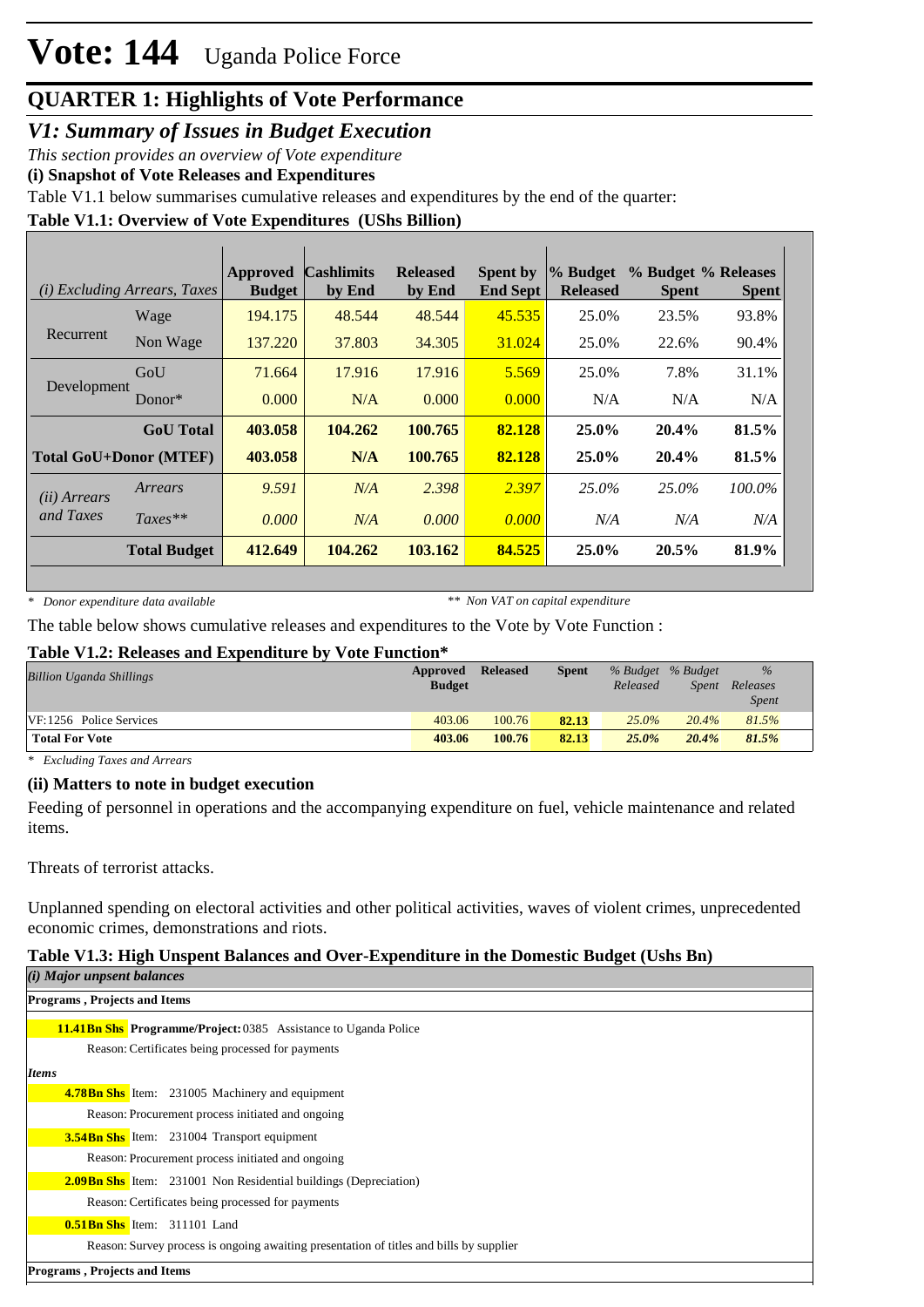# **Vote: 144** Uganda Police Force

### **QUARTER 1: Highlights of Vote Performance**

| <b>4.37Bn Shs Programme/Project: 13</b><br>Specialised Forces Unit                                                                                                          |
|-----------------------------------------------------------------------------------------------------------------------------------------------------------------------------|
| Reason: Payments to be processed after verification of staff, bills for delivered foodstuffs and uniforms                                                                   |
| <b>Items</b>                                                                                                                                                                |
| 2.35Bn Shs Item: 211101 General Staff Salaries                                                                                                                              |
| Reason: The missing staff are being verified                                                                                                                                |
| 1.00Bn Shs Item: 221010 Special Meals and Drinks                                                                                                                            |
| Reason: Funds awaiting bills after delivery of foodstuffs                                                                                                                   |
| <b>0.53Bn Shs</b> Item: 224005 Uniforms, Beddings and Protective Gear                                                                                                       |
| Reason: Awaiting delivery of uniforms and protective gear                                                                                                                   |
| Programs, Projects and Items                                                                                                                                                |
| 0.93Bn Shs Programme/Project: 1107 Police Enhancement PRDP                                                                                                                  |
| Reason: Certificates being processed for payment                                                                                                                            |
|                                                                                                                                                                             |
| <b>Programs, Projects and Items</b>                                                                                                                                         |
| 0.73Bn Shs Programme/Project: 07<br>Directorate of Logistics and Engineering                                                                                                |
| Reason: Supplies being verified and documents being processed for payments                                                                                                  |
|                                                                                                                                                                             |
| Programs, Projects and Items                                                                                                                                                |
| <b>0.53Bn Shs Programme/Project: 03</b><br>Directorate of Human Resource Mangement & Dev't                                                                                  |
| Reason: Awaiting payment documents for foodstuffs, uniforms, scholastic materials and other training supplies provided to facilitate<br>training at Police Training Schools |
| <b>Items</b>                                                                                                                                                                |
| <b>0.53Bn Shs</b> Item: 221003 Staff Training                                                                                                                               |
| Reason: Awaiting payment documents for foodstuffs, uniforms, scholastic materials and other training supplies provided to facilitate<br>training at Police Training Schools |
| (ii) Expenditures in excess of the original approved budget                                                                                                                 |
| <b>Excluding Taxes and Arrears</b>                                                                                                                                          |

### *V2: Performance Highlights*

*This section provides highlights of output performance, focusing on key outputs and actions impelemented to improve section performance.*

### **Table V2.1: Key Vote Output Indicators and Expenditures\***

| <i>Vote, Vote Function</i><br><b>Key Output</b>                       | <b>Approved Budget and</b><br><b>Planned outputs</b>                                                                                         |        | <b>Cumulative Expenditure</b><br>and Performance                                                                                                                             |       | <b>Status and Reasons for any</b><br><b>Variation from Plans</b> |       |
|-----------------------------------------------------------------------|----------------------------------------------------------------------------------------------------------------------------------------------|--------|------------------------------------------------------------------------------------------------------------------------------------------------------------------------------|-------|------------------------------------------------------------------|-------|
| <b>Vote Function: 1256 Police Services</b>                            |                                                                                                                                              |        |                                                                                                                                                                              |       |                                                                  |       |
| <b>Output: 125601</b>                                                 | <b>Area Based Policing Services</b>                                                                                                          |        |                                                                                                                                                                              |       |                                                                  |       |
| <i>Description of Performance:</i> Public safety and property         | secured.<br>Improved handling of<br>demonstrations and public<br>gathering.<br>Minimized abuse of fire arms.<br>Improved safety on roads and |        | Provided Public safety in all<br>gatherings and events and<br>secured property. Improved<br>handling of demonstrations and<br>public gathering. Improved<br>safety on roads. |       | <b>NA</b>                                                        |       |
|                                                                       | minimize accidents.                                                                                                                          |        |                                                                                                                                                                              |       |                                                                  |       |
| Performance Indicators:                                               |                                                                                                                                              |        |                                                                                                                                                                              |       |                                                                  |       |
| No. of private security<br>organizations that conform to<br>standards |                                                                                                                                              | 119    |                                                                                                                                                                              | 90    |                                                                  |       |
| No of traffic fatalities                                              |                                                                                                                                              | 2,700  |                                                                                                                                                                              | 555   |                                                                  |       |
| <b>Output Cost:</b>                                                   | UShs Bn:                                                                                                                                     | 23.493 | UShs Bn:                                                                                                                                                                     | 5.836 | % Budget Spent:                                                  | 24.8% |
| Output: 125602                                                        | <b>Criminal Investigations</b>                                                                                                               |        |                                                                                                                                                                              |       |                                                                  |       |
| Description of Performance: Effective response and                    |                                                                                                                                              |        | Investigated 26,519 cases.                                                                                                                                                   |       | NA                                                               |       |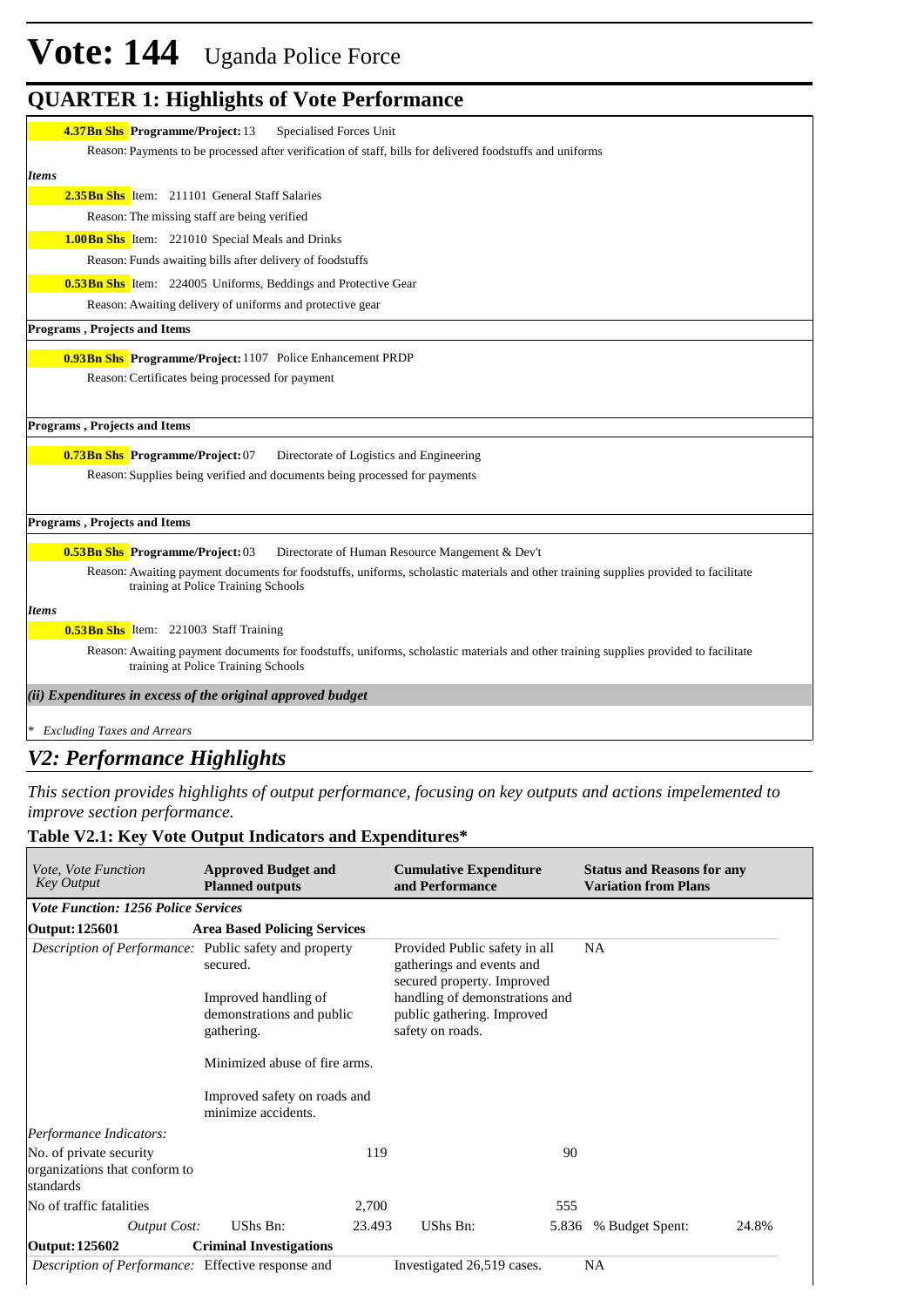| Vote, Vote Function<br><b>Key Output</b>                                            | <b>Approved Budget and</b><br><b>Planned outputs</b>                                              |        | <b>Cumulative Expenditure</b><br>and Performance                                                                                                                                                                                                                          |       | <b>Status and Reasons for any</b><br><b>Variation from Plans</b> |       |
|-------------------------------------------------------------------------------------|---------------------------------------------------------------------------------------------------|--------|---------------------------------------------------------------------------------------------------------------------------------------------------------------------------------------------------------------------------------------------------------------------------|-------|------------------------------------------------------------------|-------|
|                                                                                     | investigation of violent crime.<br>Increased crime detection.                                     |        | Conducted crime prevention<br>sensitization on SGBV and drug<br>abuse among the youth and<br>students. Inspected and                                                                                                                                                      |       |                                                                  |       |
|                                                                                     | Reduced CID case workload.                                                                        |        | monitored CIID activities &                                                                                                                                                                                                                                               |       |                                                                  |       |
|                                                                                     | Improved case management.                                                                         |        | records in 4 police regions.<br>Developed and launched<br>guidelines for Quality<br>Assurance of investigations.                                                                                                                                                          |       |                                                                  |       |
| Performance Indicators:                                                             |                                                                                                   |        |                                                                                                                                                                                                                                                                           |       |                                                                  |       |
| No. of violet crimes<br>investigated and passed on to<br><b>DPP</b>                 |                                                                                                   | 38,600 |                                                                                                                                                                                                                                                                           | 1,885 |                                                                  |       |
| Case work load per CID<br>officer                                                   |                                                                                                   | 18     |                                                                                                                                                                                                                                                                           | 21    |                                                                  |       |
| <b>Output Cost:</b>                                                                 | UShs Bn:                                                                                          | 31.795 | UShs Bn:                                                                                                                                                                                                                                                                  | 7.738 | % Budget Spent:                                                  | 24.3% |
| Output: 125603                                                                      | <b>Counter Terrorism</b>                                                                          |        |                                                                                                                                                                                                                                                                           |       |                                                                  |       |
| Description of Performance: Terrorist activities timely                             | detected, investigated and<br>prevented.<br>Community partnership and<br>fight against terrorism. |        | Investigated 46 intelligence<br>reports on terrorism. Carried out<br>awareness and sensitization<br>campaigns in 41 public forums.<br>Trained 285 in CT measures.<br>vigilance well established in the Provided security protection to<br>Vital Installations, residences |       | <b>NA</b>                                                        |       |
|                                                                                     | to terrorist threats/incidents<br>increased.                                                      |        | and VIPs as well as tourists,<br>Capacity to identify and respond tourist sites and facilities.<br>Conducted border security<br>inspections.                                                                                                                              |       |                                                                  |       |
|                                                                                     | Improved surveillance                                                                             |        |                                                                                                                                                                                                                                                                           |       |                                                                  |       |
| Performance Indicators:                                                             |                                                                                                   |        |                                                                                                                                                                                                                                                                           |       |                                                                  |       |
| Proportion of the public who<br>are sufficiently aware of<br>signs of terrorism     |                                                                                                   | 83     |                                                                                                                                                                                                                                                                           | 83    |                                                                  |       |
| Proportion of personnel<br>trained to identify and<br>respond to terroris incidents |                                                                                                   | 77     |                                                                                                                                                                                                                                                                           | 42    |                                                                  |       |
| <b>Output Cost:</b>                                                                 | UShs Bn:                                                                                          | 8.354  | UShs Bn:                                                                                                                                                                                                                                                                  |       | 2.075 % Budget Spent:                                            | 24.8% |
| <b>Output: 125604</b>                                                               | <b>Community Based Policing</b>                                                                   |        |                                                                                                                                                                                                                                                                           |       |                                                                  |       |
| Description of Performance: Public-police partnership                               | strengthened.                                                                                     |        | Engaged the communities in<br>crime prevention activities to<br>strengthen neighbourhood                                                                                                                                                                                  |       | NA                                                               |       |
|                                                                                     | Skills and knowledge in<br>community policing improved.                                           |        | scheme in the run-up to<br>Centenary plus celebrations.<br>Trained 441 police officers and                                                                                                                                                                                |       |                                                                  |       |
|                                                                                     | Model Community policing<br>posts rolled out.                                                     |        | 3,420 crime preventers to<br>enhance their Skills and<br>knowledge in community<br>policing. Expanded coverage of<br>child and family protection<br>services.                                                                                                             |       |                                                                  |       |
|                                                                                     | Patriotism enhanced and<br>promoted.                                                              |        |                                                                                                                                                                                                                                                                           |       |                                                                  |       |
|                                                                                     | Welfare of police personnel and<br>their families improved.                                       |        |                                                                                                                                                                                                                                                                           |       |                                                                  |       |
|                                                                                     | Strong child and family<br>protection services.                                                   |        |                                                                                                                                                                                                                                                                           |       |                                                                  |       |
| Performance Indicators:                                                             |                                                                                                   |        |                                                                                                                                                                                                                                                                           |       |                                                                  |       |
| Proportion of reported<br>domestic violence cases<br>resolved                       |                                                                                                   | 83     |                                                                                                                                                                                                                                                                           | 57    |                                                                  |       |
| Proportion of complainants<br>satisfied with disposal of<br>their complaints        |                                                                                                   | 0.81   |                                                                                                                                                                                                                                                                           | 0.65  |                                                                  |       |
| <b>Output Cost:</b>                                                                 | UShs Bn:                                                                                          | 10.391 | UShs Bn:                                                                                                                                                                                                                                                                  | 2.576 | % Budget Spent:                                                  | 24.8% |

## **QUARTER 1: Highlights of Vote Performance**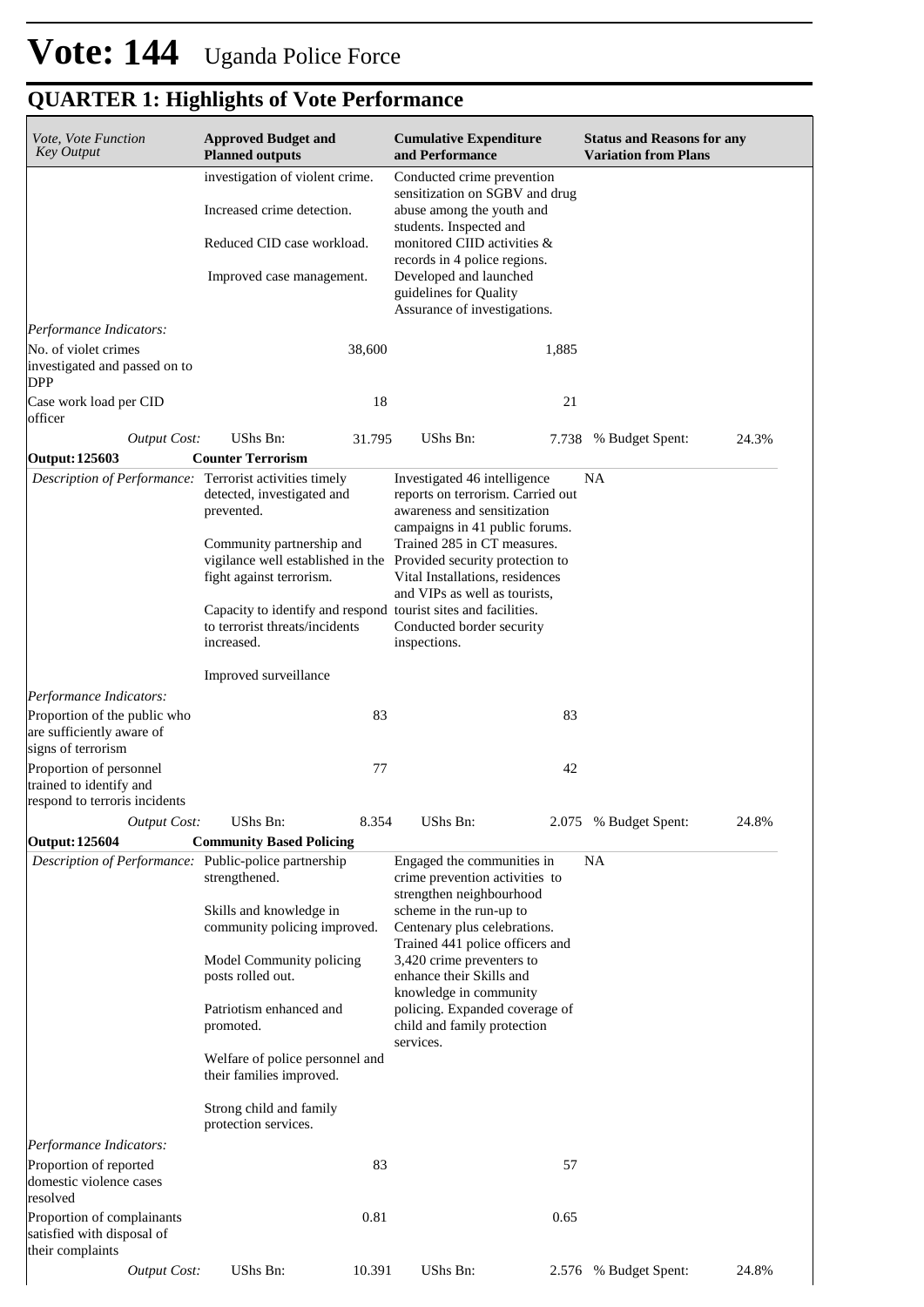| Vote, Vote Function<br><b>Key Output</b>                                                             | <b>Approved Budget and</b><br><b>Planned outputs</b>                                                                                                                                                                             | <b>Cumulative Expenditure</b><br>and Performance                                                                                                                                                                                                                                                                                                                                          | <b>Status and Reasons for any</b><br><b>Variation from Plans</b> |  |
|------------------------------------------------------------------------------------------------------|----------------------------------------------------------------------------------------------------------------------------------------------------------------------------------------------------------------------------------|-------------------------------------------------------------------------------------------------------------------------------------------------------------------------------------------------------------------------------------------------------------------------------------------------------------------------------------------------------------------------------------------|------------------------------------------------------------------|--|
| Output: 125605                                                                                       | <b>Mobile Police Patrols</b>                                                                                                                                                                                                     |                                                                                                                                                                                                                                                                                                                                                                                           |                                                                  |  |
| Description of Performance: Enhanced law and order.                                                  | <b>Improved Public Order</b><br>management.<br>Reduced incidents of crime.                                                                                                                                                       | Conducted police operations in NA<br>Kasese and Bundibugyo to<br>restore calm among the<br>conflicting cultural groups.<br>Proactively engaged political<br>party, school and university<br>leaders on intended strikes and<br>demonstrations.<br>Provided security to refugees.<br>Policed a border conflict<br>between South Sudanese and<br>residents of Moyo district.                |                                                                  |  |
| Performance Indicators:                                                                              |                                                                                                                                                                                                                                  |                                                                                                                                                                                                                                                                                                                                                                                           |                                                                  |  |
| Number of Public order<br>incidents managed peacefully                                               | 20                                                                                                                                                                                                                               | 8                                                                                                                                                                                                                                                                                                                                                                                         |                                                                  |  |
| <b>Output Cost:</b>                                                                                  | UShs Bn:<br>40.234                                                                                                                                                                                                               | UShs Bn:<br>8.920                                                                                                                                                                                                                                                                                                                                                                         | 22.2%<br>% Budget Spent:                                         |  |
| <b>Output: 125606</b>                                                                                | <b>Anti Stock Theft</b>                                                                                                                                                                                                          |                                                                                                                                                                                                                                                                                                                                                                                           |                                                                  |  |
|                                                                                                      | <i>Description of Performance:</i> Enhanced peace and security in<br>Karamoja and the neighbouring<br>communities.<br>Reduced possession of illegal<br>guns.                                                                     | Minimized incidences of cattle<br>rustling and theft. Reduced<br>possession of illegal guns thus<br>enhancing peace and security in<br>Karamoja and the neighbouring<br>communities.                                                                                                                                                                                                      | NA                                                               |  |
|                                                                                                      | Minimized incidences of cattle<br>rustling and theft.                                                                                                                                                                            |                                                                                                                                                                                                                                                                                                                                                                                           |                                                                  |  |
| Performance Indicators:<br>Proportion of rustled<br>livestock recovered<br>No. of livestock reported | 0.82<br>2,876                                                                                                                                                                                                                    | 0.68<br>126                                                                                                                                                                                                                                                                                                                                                                               |                                                                  |  |
| rustled<br><b>Output Cost:</b>                                                                       | UShs Bn:<br>30.301                                                                                                                                                                                                               | UShs Bn:<br>7.242                                                                                                                                                                                                                                                                                                                                                                         | 23.9%<br>% Budget Spent:                                         |  |
| Output: 125607                                                                                       | <b>Other Specialised Police Services</b>                                                                                                                                                                                         |                                                                                                                                                                                                                                                                                                                                                                                           |                                                                  |  |
|                                                                                                      | Description of Performance: Timely response to emergency<br>and rescue.                                                                                                                                                          | Responded to 256 fire<br>emergency calls, rescued 32<br>lives and recovered 41 bodies.<br>Enhanced specialized support to Provided specialized support to<br>field operations $\&$ investigations. field operations $\&$ investigations.                                                                                                                                                  | NA                                                               |  |
| Performance Indicators:                                                                              |                                                                                                                                                                                                                                  |                                                                                                                                                                                                                                                                                                                                                                                           |                                                                  |  |
| Number of suspects arrested<br>using canines                                                         | 3,600                                                                                                                                                                                                                            | 1,178                                                                                                                                                                                                                                                                                                                                                                                     |                                                                  |  |
| Number of fatalities/deaths<br>by water incidents                                                    | 65                                                                                                                                                                                                                               | 16                                                                                                                                                                                                                                                                                                                                                                                        |                                                                  |  |
| Average time taken to<br>respond to fire incidents                                                   | 12                                                                                                                                                                                                                               | 14                                                                                                                                                                                                                                                                                                                                                                                        |                                                                  |  |
| <b>Output Cost:</b>                                                                                  | UShs Bn:<br>54.768                                                                                                                                                                                                               | UShs Bn:<br>10.509                                                                                                                                                                                                                                                                                                                                                                        | 19.2%<br>% Budget Spent:                                         |  |
| Output: 125609                                                                                       | Police, Command, Control and Planning                                                                                                                                                                                            |                                                                                                                                                                                                                                                                                                                                                                                           |                                                                  |  |
| Description of Performance: Reduced crime.                                                           | Patriotism and friendliness<br>promoted through sports as well<br>as enhanced customer oriented<br>services.<br>Improved public trust and<br>confidence in the police.<br>Strengthened & eased disposal<br>of Public complaints. | Provided stategic guidance and<br>leadership against Bundibugyo<br>and Kasese ethnic clashes.<br>Mobilized the youth as partners<br>in crime prevention. Promoted<br>community policing through<br>sports and customer oriented<br>police services aimed at<br>improving public trust and<br>confidence in the police.<br>Strengthened & eased disposal<br>of Public complaints. Embraced | NA                                                               |  |
|                                                                                                      | Sound financial management                                                                                                                                                                                                       | new financial reforms such as<br>the IPPS and IFMS for Sound                                                                                                                                                                                                                                                                                                                              |                                                                  |  |

financial management.

## **QUARTER 1: Highlights of Vote Performance**

systems.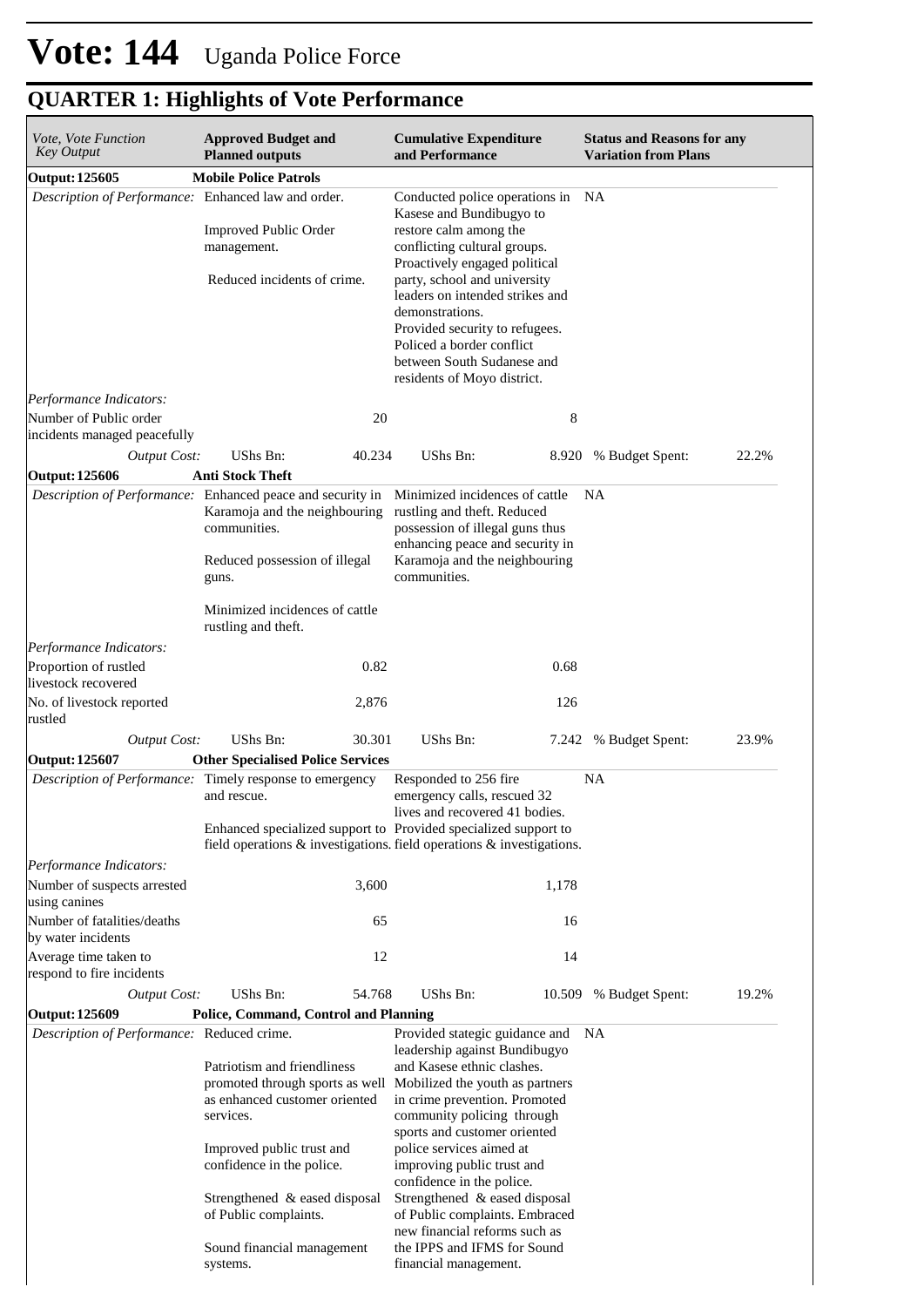| <b>QUARTER 1: Highlights of Vote Performance</b>       |                                                                                                                     |        |                                                                                                                                    |       |                                                                  |       |
|--------------------------------------------------------|---------------------------------------------------------------------------------------------------------------------|--------|------------------------------------------------------------------------------------------------------------------------------------|-------|------------------------------------------------------------------|-------|
| Vote, Vote Function<br>Key Output                      | <b>Approved Budget and</b><br><b>Planned outputs</b>                                                                |        | <b>Cumulative Expenditure</b><br>and Performance                                                                                   |       | <b>Status and Reasons for any</b><br><b>Variation from Plans</b> |       |
|                                                        | Motivated personnel with<br>improved welfare.                                                                       |        | Improved welfare of police<br>personnel and their families.<br>Conducted Researches for<br>evidence based planning.                |       |                                                                  |       |
|                                                        | Research & evidence based<br>planning.                                                                              |        | Enhanced Regional &<br>International cooperation.                                                                                  |       |                                                                  |       |
|                                                        | Regional & International<br>cooperation enhanced.                                                                   |        |                                                                                                                                    |       |                                                                  |       |
| Output Cost:                                           | UShs Bn:                                                                                                            | 18.629 | UShs Bn:                                                                                                                           |       | 5.166 % Budget Spent:                                            | 27.7% |
| <b>Output: 125610</b>                                  | <b>Police Administrative and Support Services</b>                                                                   |        |                                                                                                                                    |       |                                                                  |       |
|                                                        | Description of Performance: Improved working and living<br>conditions of personnel as well<br>as fleet reliability. |        | Employed spouses of police<br>officerswith tailoring skills in<br>the police Garment Factory.<br>Improved capacity of field        |       | Recruitment and training<br>associated expenses                  |       |
|                                                        | Field emergency response,<br>recovery and clearance.                                                                |        | emergency response, recovery<br>and clearance. Conducted<br>manpower audits and embraced                                           |       |                                                                  |       |
|                                                        | Improved human resource<br>management.                                                                              |        | systems to improve human<br>resource management. Vetted<br>4000 officers for promotion.                                            |       |                                                                  |       |
|                                                        | Increased police strength to<br>increase visibility and reduce<br>crime.                                            |        | Recruited 3,500 cadets and<br>PPCs to increase police strength<br>& visibility and reduce crime.<br>Conducted initial, specialized |       |                                                                  |       |
|                                                        | Develop human resources with<br>required skills.                                                                    |        | and command courses for 727<br>personnel to improve policing<br>skills.                                                            |       |                                                                  |       |
| Performance Indicators:                                |                                                                                                                     |        |                                                                                                                                    |       |                                                                  |       |
| Proportion of sub-counties<br>with manned police posts |                                                                                                                     | 96     |                                                                                                                                    | 96    |                                                                  |       |
| Police: Population ratio                               |                                                                                                                     | 1:649  |                                                                                                                                    | 1:819 |                                                                  |       |
| <b>Output Cost:</b>                                    | UShs Bn:                                                                                                            | 37.555 | UShs Bn:                                                                                                                           | 8.311 | % Budget Spent:                                                  | 22.1% |
| <b>Output: 125651</b>                                  | <b>Cross Border Criminal investigations (Interpol)</b>                                                              |        |                                                                                                                                    |       |                                                                  |       |
| Description of Performance: Enhanced coordination and  |                                                                                                                     |        | Participated in regional and                                                                                                       |       | NA                                                               |       |

| <b>Output Cost:</b>                                   | UShs Bn:                                                                                             | 37.555 | UShs Bn:                                                                                                                 | 8.311          | % Budget Spent: | 22.1% |
|-------------------------------------------------------|------------------------------------------------------------------------------------------------------|--------|--------------------------------------------------------------------------------------------------------------------------|----------------|-----------------|-------|
| Output: 125651                                        | <b>Cross Border Criminal investigations (Interpol)</b>                                               |        |                                                                                                                          |                |                 |       |
| Description of Performance: Enhanced coordination and | surveillance at border entry<br>points.                                                              |        | Participated in regional and<br>international fora aimed at<br>enhancing regional coordination<br>to fight transnational |                | <b>NA</b>       |       |
|                                                       | Enhanced cooperation with<br>regional and international<br>partner states on transnational<br>crime. |        | crime.Conducted surveillance at<br>border entry points to avert<br>terror attacks.                                       |                |                 |       |
|                                                       | Increased deployment in                                                                              |        |                                                                                                                          |                |                 |       |
|                                                       | UN/AU peace-keeping missions.                                                                        |        |                                                                                                                          |                |                 |       |
| Performance Indicators:                               |                                                                                                      |        |                                                                                                                          |                |                 |       |
| No of international criminals<br>repatriated          |                                                                                                      | 100    |                                                                                                                          | 0 <sup>0</sup> |                 |       |
| Output Cost:                                          | UShs Bn:                                                                                             | 0.968  | UShs Bn:                                                                                                                 | 0.126          | % Budget Spent: | 13.0% |
| <b>Vote Function Cost</b>                             | $UShs Bn$ :                                                                                          |        | 403.058 UShs Bn:                                                                                                         | 82.128         | % Budget Spent: | 20.4% |
| <b>Cost of Vote Services:</b>                         | $UShs Bn$ :                                                                                          |        | 403.058 UShs Bn:                                                                                                         | 82.128         | % Budget Spent: | 20.4% |

*\* Excluding Taxes and Arrears*

Scaling up of community policing activities to ensure crime prevention

Improving welfare of police personnel in terms of adequate and decent accommodation.

Establishment and operationalization of IT based platforms to counter sophistication of crime

#### **Table V2.2: Implementing Actions to Improve Vote Performance**

| <b>Planned Actions:</b>       | <b>Actual Actions:</b> | <b>Reasons for Variation</b> |  |  |
|-------------------------------|------------------------|------------------------------|--|--|
| Vote: 144 Uganda Police Force |                        |                              |  |  |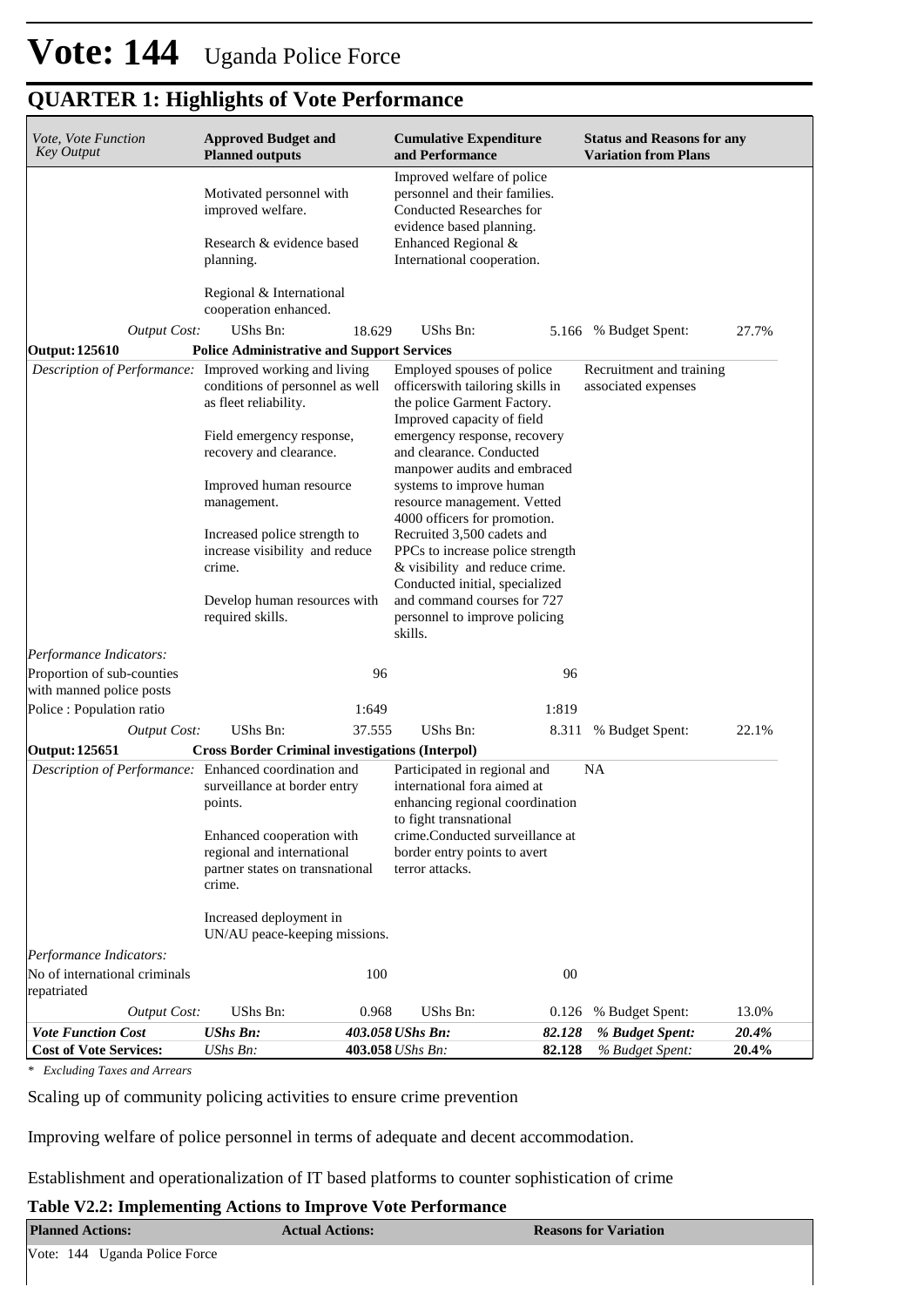| <b>QUARTER 1: Highlights of Vote Performance</b> |  |
|--------------------------------------------------|--|
|--------------------------------------------------|--|

| <b>Planned Actions:</b>                                                                                  | <b>Actual Actions:</b>                                                                                                                                                         | <b>Reasons for Variation</b>                                                  |
|----------------------------------------------------------------------------------------------------------|--------------------------------------------------------------------------------------------------------------------------------------------------------------------------------|-------------------------------------------------------------------------------|
| Vote Function: 12.56 Police Services                                                                     |                                                                                                                                                                                |                                                                               |
| equip the police forensics laboratory                                                                    | Carried out benchmark visit to South<br>Africa to appreciate the infrastructural,<br>legal and operational needs of<br><b>Integrated Balistic Information System</b><br>(IBIS) | Sourcing for funds to equip the forensic<br>laboratory to regional standards. |
| Cosntruct police headquarters under the<br><b>JLOS</b> house project.                                    | <b>Bidders were prequalified and bids</b><br>invited from the prequalified firms                                                                                               | Bid evaluation being undertaken                                               |
| Vote: 144 Uganda Police Force                                                                            |                                                                                                                                                                                |                                                                               |
| Vote Function: 12.56 Police Services                                                                     |                                                                                                                                                                                |                                                                               |
| Recruit and train 3,500 police officers to<br>boost police strength from 41,559 to<br>$45,059$ officers. | Recruited and currently training 3,000<br>PPCs and 500 cadets                                                                                                                  | NA.                                                                           |

### *V3: Details of Releases and Expenditure*

*This section provides a comprehensive summary of the outputs delivered by the Vote and further details of Vote expenditures by Vote Function and Expenditure Item.*

#### **Table V3.1: GoU Releases and Expenditure by Output\***

| <b>Billion Uganda Shillings</b>                                  | Approved<br><b>Budget</b> | <b>Released</b> | <b>Spent</b> | $%$ GoU<br><b>Budget</b><br>Released | $%$ GoU<br><b>Budget</b><br>Spent | $%$ GoU<br>Releases<br>Spent |
|------------------------------------------------------------------|---------------------------|-----------------|--------------|--------------------------------------|-----------------------------------|------------------------------|
| VF:1256 Police Services                                          | 403.06                    | 100.76          | 82.13        | 25.0%                                | 20.4%                             | 81.5%                        |
| Class: Outputs Provided                                          | 330.43                    | 82.61           | 76.43        | 25.0%                                | 23.1%                             | 92.5%                        |
| 125601 Area Based Policing Services                              | 23.49                     | 5.87            | 5.84         | 25.0%                                | 24.8%                             | 99.4%                        |
| 125602 Criminal Investigations                                   | 31.80                     | 8.10            | 7.74         | 25.5%                                | 24.3%                             | 95.5%                        |
| 125603 Counter Terrorism                                         | 8.35                      | 2.13            | 2.08         | 25.5%                                | 24.8%                             | 97.3%                        |
| 125604 Community Based Policing                                  | 10.39                     | 2.60            | 2.58         | 25.0%                                | 24.8%                             | 99.2%                        |
| 125605 Mobile Police Patrols                                     | 40.23                     | 10.06           | 8.92         | 25.0%                                | 22.2%                             | 88.7%                        |
| 125606 Anti Stock Theft                                          | 30.30                     | 7.45            | 7.30         | 24.6%                                | 24.1%                             | 98.0%                        |
| 125607 Other Specialised Police Services                         | 54.77                     | 13.53           | 10.51        | 24.7%                                | 19.2%                             | 77.7%                        |
| 125608 Police Accommodation and Welfare                          | 74.91                     | 18.73           | 18.00        | 25.0%                                | 24.0%                             | 96.1%                        |
| 125609 Police, Command, Control and Planning                     | 18.63                     | 4.96            | 5.17         | 26.6%                                | 27.7%                             | 104.2%                       |
| 125610 Police Administrative and Support Services                | 37.55                     | 9.18            | 8.31         | 24.4%                                | 22.1%                             | 90.6%                        |
| Class: Outputs Funded                                            | 0.97                      | 0.24            | 0.13         | 25.0%                                | 13.0%                             | 52.1%                        |
| 125651 Cross Border Criminal investigations (Interpol)           | 0.97                      | 0.24            | 0.13         | 25.0%                                | 13.0%                             | 52.1%                        |
| Class: Capital Purchases                                         | 71.66                     | 17.92           | 5.57         | 25.0%                                | 7.8%                              | 31.1%                        |
| 125671 Acquisition of Land by Government                         | 2.12                      | 0.53            | 0.02         | 25.0%                                | 0.8%                              | 3.1%                         |
| 125672 Government Buildings and Administrative Infrastructure    | 11.98                     | 2.99            | 0.08         | 25.0%                                | 0.7%                              | 2.7%                         |
| 125675 Purchase of Motor Vehicles and Other Transport Equipment  | 36.44                     | 9.42            | 5.43         | 25.8%                                | 14.9%                             | 57.6%                        |
| 125677 Purchase of Specialised Machinery & Equipment             | 20.73                     | 4.88            | 0.04         | 23.5%                                | 0.2%                              | 0.9%                         |
| 125678 Purchase of Office and Residential Furniture and Fittings | 0.40                      | 0.10            | 0.00         | 25.0%                                | 0.8%                              | 3.2%                         |
| <b>Total For Vote</b>                                            | 403.06                    | 100.76          | 82.13        | 25.0%                                | 20.4%                             | 81.5%                        |

*\* Excluding Taxes and Arrears*

### **Table V3.2: 2015/16 GoU Expenditure by Item**

| Billion Uganda Shillings                                 | Approved<br><b>Budget</b> | <b>Releases</b> | Expend-<br>iture | % Budged<br><b>Released</b> | % Budget<br><b>Spent</b> | %Releases<br><b>Spent</b> |
|----------------------------------------------------------|---------------------------|-----------------|------------------|-----------------------------|--------------------------|---------------------------|
| <b>Output Class: Outputs Provided</b>                    | 330.43                    | 82.61           | 76.43            | 25.0%                       | 23.1%                    | 92.5%                     |
| 211101 General Staff Salaries                            | 194.07                    | 48.52           | 45.51            | 25.0%                       | 23.5%                    | 93.8%                     |
| 211103 Allowances                                        | 1.70                      | 0.42            | 0.42             | 24.9%                       | 24.7%                    | 99.2%                     |
| 211104 Statutory salaries                                | 0.10                      | 0.03            | 0.02             | 25.0%                       | 24.1%                    | 96.5%                     |
| 213001 Medical expenses (To employees)                   | 0.21                      | 0.05            | 0.05             | 25.0%                       | 25.0%                    | 100.0%                    |
| 213002 Incapacity, death benefits and funeral expenses   | 0.19                      | 0.05            | 0.05             | 25.0%                       | 25.0%                    | 100.0%                    |
| 221001 Advertising and Public Relations                  | 0.39                      | 0.10            | 0.09             | 25.0%                       | 22.3%                    | 89.2%                     |
| 221002 Workshops and Seminars                            | 0.12                      | 0.03            | 0.02             | 25.0%                       | 15.8%                    | 63.3%                     |
| 221003 Staff Training                                    | 15.68                     | 3.87            | 3.33             | 24.7%                       | 21.2%                    | 86.2%                     |
| 221004 Recruitment Expenses                              | 0.32                      | 0.00            | 0.00             | 0.0%                        | $0.0\%$                  | N/A                       |
| 221006 Commissions and related charges                   | 0.51                      | 0.13            | 0.10             | 25.0%                       | 19.7%                    | 79.0%                     |
| 221007 Books, Periodicals & Newspapers                   | 0.02                      | 0.01            | 0.01             | 25.0%                       | 23.9%                    | 95.8%                     |
| 221008 Computer supplies and Information Technology (IT) | 0.87                      | 0.22            | 0.19             | 25.0%                       | 21.9%                    | 87.7%                     |
| Welfare and Entertainment<br>221009                      | 0.23                      | 0.06            | 0.11             | 24.6%                       | 50.5%                    | 205.1%                    |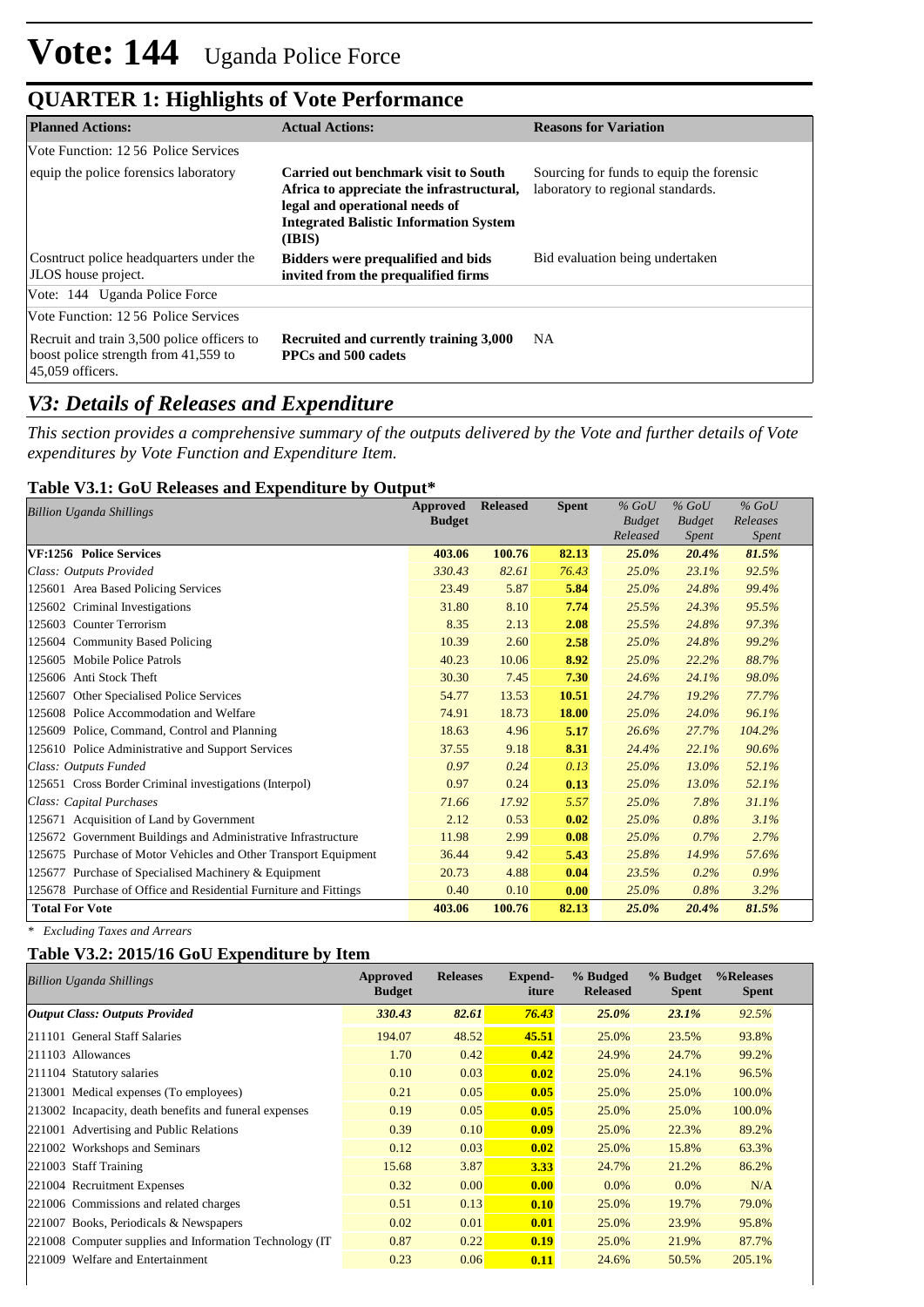## **QUARTER 1: Highlights of Vote Performance**

| <b>Billion Uganda Shillings</b>                            | <b>Approved</b><br><b>Budget</b> | <b>Releases</b> | <b>Expend-</b><br>iture | % Budged<br><b>Released</b> | % Budget<br>Spent | %Releases<br>Spent |
|------------------------------------------------------------|----------------------------------|-----------------|-------------------------|-----------------------------|-------------------|--------------------|
| 221010 Special Meals and Drinks                            | 28.00                            | 7.00            | 5.65                    | 25.0%                       | 20.2%             | 80.7%              |
| 221011 Printing, Stationery, Photocopying and Binding      | 1.25                             | 0.30            | 0.30                    | 24.3%                       | 24.3%             | 99.9%              |
| 221012 Small Office Equipment                              | 0.18                             | 0.05            | 0.03                    | 25.0%                       | 17.7%             | 70.8%              |
| 221016 IFMS Recurrent costs                                | 0.03                             | 0.01            | 0.01                    | 25.0%                       | 25.0%             | 100.0%             |
| 221017 Subscriptions                                       | 0.01                             | 0.00            | 0.00                    | 25.0%                       | 9.4%              | 37.4%              |
| 221020 IPPS Recurrent Costs                                | 0.03                             | 0.01            | 0.01                    | 25.0%                       | 25.0%             | 100.0%             |
| 222001 Telecommunications                                  | 1.34                             | 0.34            | 0.34                    | 25.0%                       | 25.0%             | 100.0%             |
| 223001 Property Expenses                                   | 0.31                             | 0.08            | 0.07                    | 25.0%                       | 23.1%             | 92.4%              |
| 223003 Rent – (Produced Assets) to private entities        | 3.60                             | 0.90            | 0.69                    | 25.0%                       | 19.1%             | 76.4%              |
| 223005 Electricity                                         | 11.67                            | 2.92            | 2.92                    | 25.0%                       | 25.0%             | 100.0%             |
| 223006 Water                                               | 6.03                             | 1.51            | 1.51                    | 25.0%                       | 25.0%             | 100.0%             |
| 223007 Other Utilities- (fuel, gas, firewood, charcoal)    | 0.50                             | 0.12            | 0.12                    | 25.0%                       | 24.9%             | 99.5%              |
| 224001 Medical and Agricultural supplies                   | 0.28                             | 0.07            | 0.03                    | 25.0%                       | 11.5%             | 45.9%              |
| 224003 Classified Expenditure                              | 5.97                             | 1.99            | 2.48                    | 33.3%                       | 41.5%             | 124.6%             |
| 224004 Cleaning and Sanitation                             | 3.65                             | 0.91            | 0.69                    | 25.0%                       | 18.8%             | 75.3%              |
| 224005 Uniforms, Beddings and Protective Gear              | 10.00                            | 2.50            | 1.88                    | 25.0%                       | 18.8%             | 75.2%              |
| 224006 Agricultural Supplies                               | 0.11                             | 0.03            | 0.00                    | 25.0%                       | 0.0%              | 0.0%               |
| 225002 Consultancy Services- Long-term                     | 0.60                             | 0.15            | 0.12                    | 25.0%                       | 20.3%             | 81.3%              |
| 226001 Insurances                                          | 1.16                             | 0.29            | 0.03                    | 25.0%                       | 2.4%              | 9.6%               |
| 226002 Licenses                                            | 0.03                             | 0.01            | 0.00                    | 25.0%                       | 0.0%              | 0.0%               |
| 227001 Travel inland                                       | 3.44                             | 0.83            | 0.64                    | 24.1%                       | 18.6%             | 77.2%              |
| 227002 Travel abroad                                       | 1.19                             | 0.30            | 0.30                    | 24.9%                       | 24.9%             | 99.9%              |
| 227003 Carriage, Haulage, Freight and transport hire       | 0.14                             | 0.04            | 0.03                    | 25.0%                       | 23.6%             | 94.4%              |
| 227004 Fuel, Lubricants and Oils                           | 26.97                            | 6.74            | 6.73                    | 25.0%                       | 25.0%             | 99.9%              |
| 228001 Maintenance - Civil                                 | 2.00                             | 0.48            | 0.38                    | 23.8%                       | 19.2%             | 81.0%              |
| 228002 Maintenance - Vehicles                              | 5.33                             | 1.05            | 1.05                    | 19.7%                       | 19.7%             | 100.0%             |
| 228003 Maintenance – Machinery, Equipment & Furniture      | 0.18                             | 0.04            | 0.03                    | 25.0%                       | 15.9%             | 63.8%              |
| 229201 Sale of goods purchased for resale                  | 2.00                             | 0.50            | 0.50                    | 25.0%                       | 25.0%             | 100.0%             |
| 282101 Donations                                           | 0.04                             | 0.01            | 0.00                    | 25.0%                       | 5.6%              | 22.4%              |
| <b>Output Class: Outputs Funded</b>                        | 0.97                             | 0.24            | 0.13                    | 25.0%                       | 13.0%             | 52.1%              |
| 262101 Contributions to International Organisations (Curre | 0.97                             | 0.24            | 0.13                    | 25.0%                       | 13.0%             | 52.1%              |
| <b>Output Class: Capital Purchases</b>                     | 71.66                            | 17.92           | 5.57                    | 25.0%                       | 7.8%              | 31.1%              |
| 231001 Non Residential buildings (Depreciation)            | 9.38                             | 2.35            | 0.02                    | 25.0%                       | 0.2%              | 0.9%               |
| 231002 Residential buildings (Depreciation)                | 2.50                             | 0.62            | 0.04                    | 25.0%                       | 1.7%              | 6.6%               |
| 231004 Transport equipment                                 | 15.66                            | 3.92            | 0.07                    | 25.0%                       | 0.5%              | 1.8%               |
| 231005 Machinery and equipment                             | 20.71                            | 4.87            | 0.04                    | 23.5%                       | 0.2%              | 0.9%               |
| 231006 Furniture and fittings (Depreciation)               | 0.40                             | 0.10            | 0.00                    | 25.0%                       | 0.8%              | 3.2%               |
| 281504 Monitoring, Supervision & Appraisal of capital wor  | 0.12                             | 0.03            | 0.02                    | 25.0%                       | 14.9%             | 59.8%              |
| 311101 Land                                                | 2.12                             | 0.53            | 0.02                    | 25.0%                       | 0.8%              | 3.1%               |
| 312205 Aircrafts                                           | 20.78                            | 5.50            | 5.35                    | 26.5%                       | 25.8%             | 97.3%              |
| <b>Output Class: Arrears</b>                               | 9.59                             | 2.40            | 2.40                    | 25.0%                       | 25.0%             | 100.0%             |
| 321612 Water arrears(Budgeting)                            | 9.54                             | 2.39            | 2.39                    | 25.0%                       | 25.0%             | 100.0%             |
| 321614 Electricity arrears (Budgeting)                     | 0.05                             | 0.01            | 0.01                    | 25.0%                       | 24.7%             | 98.7%              |
| <b>Grand Total:</b>                                        | 412.65                           | 103.16          | 84.53                   | 25.0%                       | 20.5%             | 81.9%              |
| <b>Total Excluding Taxes and Arrears:</b>                  | 403.06                           | 100.76          | 82.13                   | 25.0%                       | 20.4%             | 81.5%              |

### **Table V3.3: GoU Releases and Expenditure by Project and Programme\***

|              | <b>Billion Uganda Shillings</b>                    | Approved<br><b>Budget</b> | <b>Released</b> | <b>Spent</b> | $%$ GoU<br><b>Budget</b> | $%$ GoU<br><b>Budget</b> | $%$ GoU<br>Releases |  |
|--------------|----------------------------------------------------|---------------------------|-----------------|--------------|--------------------------|--------------------------|---------------------|--|
|              |                                                    |                           |                 |              | Released                 | <i>Spent</i>             | <i>Spent</i>        |  |
|              | VF:1256 Police Services                            | 403.06                    | 100.76          | 82.13        | $25.0\%$                 | 20.4%                    | 81.5%               |  |
|              | <b>Recurrent Programmes</b>                        |                           |                 |              |                          |                          |                     |  |
| 01           | Command and Control                                | 16.65                     | 4.46            | 4.70         | 26.8%                    | 28.3%                    | 105.4%              |  |
| 02           | Directorate of Administration                      | 4.48                      | 1.12            | 1.06         | $25.0\%$                 | 23.6%                    | 94.5%               |  |
| 03           | Directorate of Human Resource Mangement & Dev't    | 28.64                     | 7.03            | 6.50         | 24.5%                    | 22.7%                    | 92.5%               |  |
| 04           | Directorate of Police Operations                   | 4.09                      | 1.02            | 1.01         | $25.0\%$                 | 24.7%                    | 98.8%               |  |
| $ 05\rangle$ | Directorate of Criminal Intellegence and Invest'ns | 28.90                     | 7.38            | 7.26         | 25.5%                    | 25.1%                    | 98.4%               |  |
| 06           | Directorate of Counter Terrorism.                  | 8.35                      | 2.13            | 2.08         | 25.5%                    | 24.8%                    | 97.3%               |  |
| 07           | Directorate of Logistics and Engineering           | 74.91                     | 18.73           | 18.00        | $25.0\%$                 | 24.0%                    | 96.1%               |  |
| 08           | Directorate of Interpol & Peace Support Operations | 3.87                      | 0.97            | 0.61         | $25.0\%$                 | 15.7%                    | 62.6%               |  |
| 09           | Directorate of Information and Communications Tech | 4.07                      | 1.02            | 0.80         | 25.0%                    | 19.7%                    | 78.8%               |  |